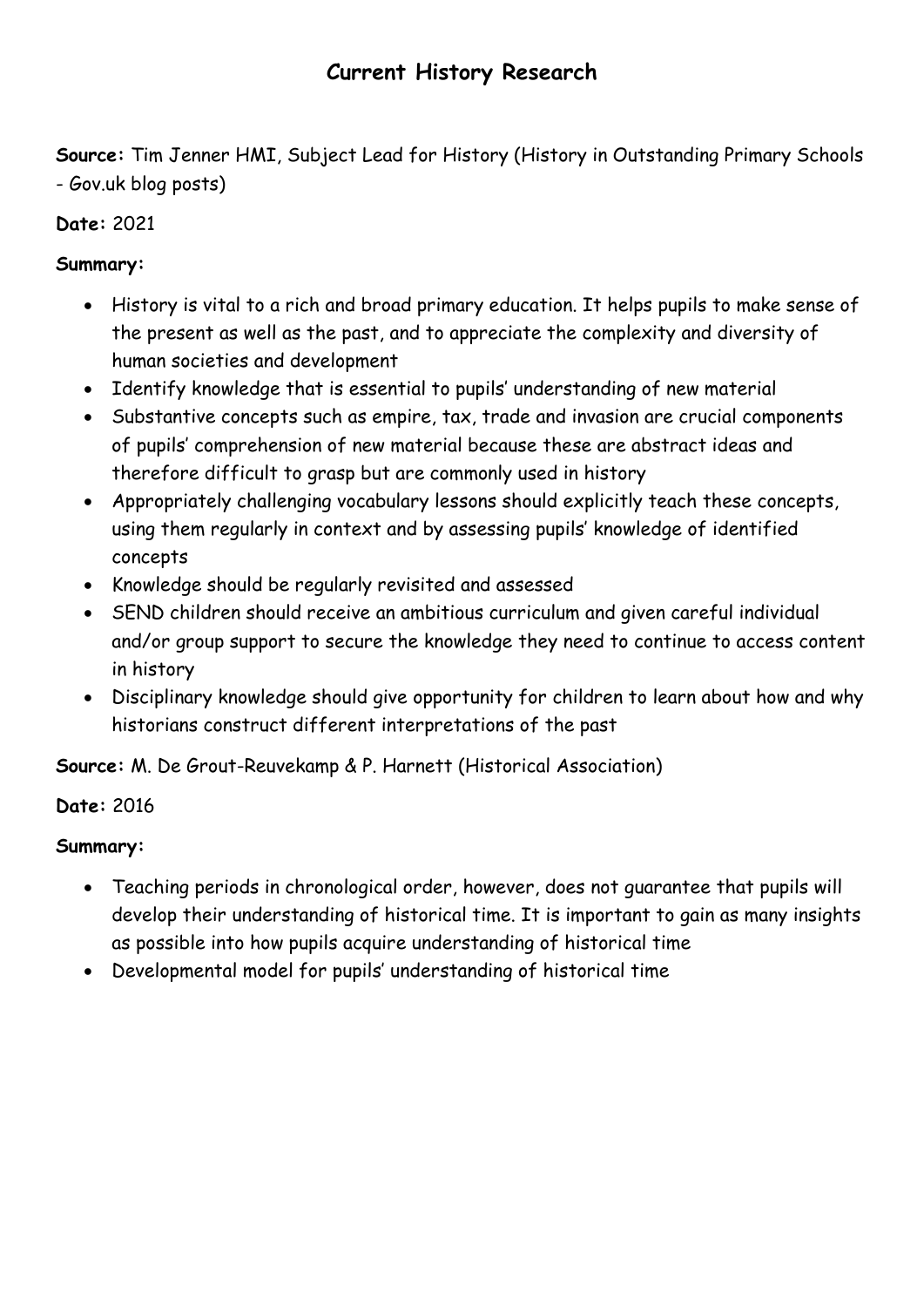| <b>Objectives</b>                                                                                                                                                                                | <b>Stage A - Emergent</b><br>understanding                                                                                                                                                 | <b>Stage B - Initial</b><br>understanding                                                                                                                                                                                              | <b>Stage C - Continued</b><br>understanding                                                                                                                                                 |
|--------------------------------------------------------------------------------------------------------------------------------------------------------------------------------------------------|--------------------------------------------------------------------------------------------------------------------------------------------------------------------------------------------|----------------------------------------------------------------------------------------------------------------------------------------------------------------------------------------------------------------------------------------|---------------------------------------------------------------------------------------------------------------------------------------------------------------------------------------------|
| 1. Vocabulary<br>Apply the vocabulary<br>relating to time and<br>periods of time.                                                                                                                | Apply relative terms relating<br>to time, such as: most long<br>ago - a very long time ago<br>- a long time ago - not so<br>long ago - now.                                                | Apply the names of historical<br>eras that are most recent and<br>most long ago and terms<br>such as the eras of: Television<br>and Computer, the World<br>Wars, Steam engines, Roman<br>times and Middle Ages.<br>Recognize dates AD. | Apply the names of the<br>historical eras/periods and<br>terms like Prehistory, Middle<br>Ages and Golden Age.<br>Apply dates AD and BC and<br>the relation between dates<br>and centuries. |
| 2. Sequence<br>Sequence historical<br>periods and objects,<br>situations, events and<br>people of different periods<br>of time in chronological<br>order.                                        | Sequence pictures of objects<br>and situations concerning<br>everyday life, like lifestyle,<br>dothing, architecture and<br>transport                                                      | Sequence some historical<br>periods (objective 1) and<br>pictures of well-known<br>people and tangible events,<br>e.g. Inventions.                                                                                                     | Sequence, events, people<br>and historical periods                                                                                                                                          |
| 3. Time-line<br>Place objects, situations,<br>events and people on a<br>time-line.                                                                                                               | Use a simple time-line that<br>portrays the course of time<br>from (very) long ago until<br>now.                                                                                           | Use a time-line with names<br>of historical era's (objective 1).                                                                                                                                                                       | Use a time-line with dates<br>AD and BC                                                                                                                                                     |
| 4. Characteristic features<br><b>Use/identify characteristic</b><br>features in texts and<br>images to place objects,<br>situations, events and<br>people in the correct<br>periods of time.     | Use Adentify everyday<br>life characteristic features<br>of past periods (lifestyle,<br>dothing, architecture and<br>transport).                                                           | Use Adentify social and<br>cultural characteristic<br>features of some historical<br>eras (objective 1).                                                                                                                               | Identify social, cultural,<br>economic and political<br>characteristic features of<br>the ten historical eras in<br>national, European and<br>World history.                                |
| 5. Compare and contrast<br>Compare and contrast<br>different historical periods<br>to Identify changes,<br>differences and similarities<br>in the way people lived<br>within and across periods. | Identify differences in<br>everyday life of people in<br>the past and the present in<br>tangible examples through<br>history and related to<br>generations of parents and<br>grandparents. | Identify changes, differences<br>and similarities in the way<br>people lived across historical<br>periods.                                                                                                                             | Identify changes, differences<br>and similarities in the way<br>people lived within and<br>across historical periods.                                                                       |

- The model is not age-related. Pupils' development in chronology seems a continuous process: there is no particular moment when pupils leave one stage and enter the next. Important elements in the model include the development from concrete to abstract knowledge and the use of the vocabulary of time, from broad descriptions to specific dating.
- Teachers should consistently pay attention to the objectives of historical time
- Sequence and the dates of historical periods can be addressed more explicitly
- The use of time-lines can be intensified and improved starting from the creation of pupils' own personal time-lines or family time lines and moving towards larger-scale and more complex historical time-lines
- The use of pictures, stories and computer technology can act as stimuli for the understanding of historical time
- Visual clues linked with dates as points of reference can provide useful opportunities for pupils to talk about differences and changes between historical periods which can build up their knowledge of historical time

**Source:** M. Maddison (Historical Assocation)

**Date:** 2015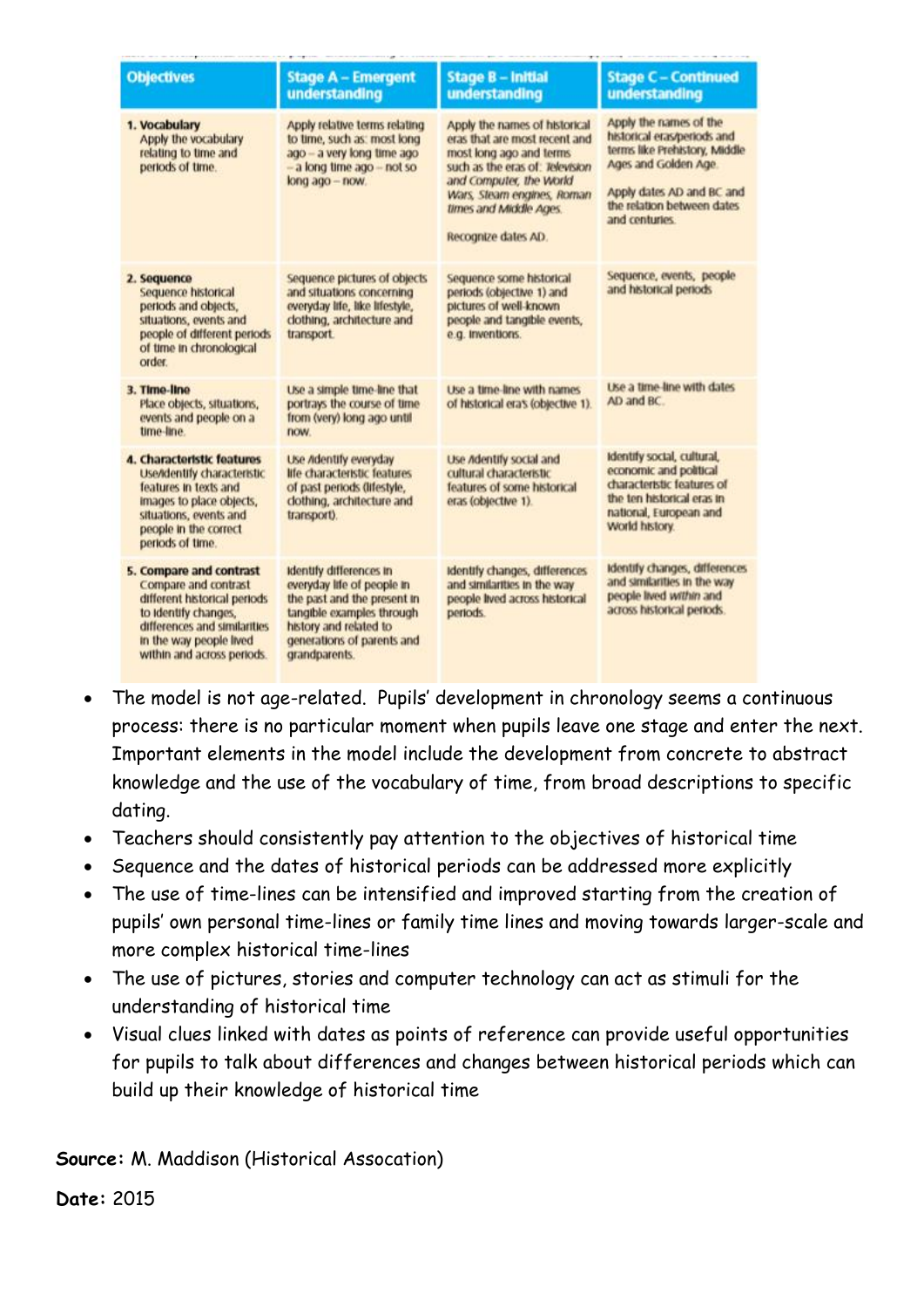#### **Summary:**

- The Prevent Strategy makes it clear that there is a duty for schools to promote the values outlined within it. This duty has been strengthened and reinforced by the Department for Education's advice on 'Promoting fundamental British values as part of SMSC in maintained schools' (November 2014) and The Counter Terrorism and Security Act (March 2015). The current framework for Ofsted's inspections also highlights the importance of promoting British values
- The key point for history teachers is that they should be alert to:
	- o planning to explore aspects of British values throughout each of the history topics they teach
	- o making links to the values as when opportunities arise
	- o responding to pupils' comments and questions which occur as the teaching unfolds
- **Source:** J. Byrom (Historical Association)

### **Date:** 2014

#### **Summary:**

- Planning in history must always consider long-term learning and how knowledge building plays into this
- One particularly important aspect of longer-term learning concerns the pupils' chronological knowledge both in terms of sequencing periods of history and having a clear sense of characteristic features of those periods
- Another aspect of longer-term knowledge that should endure is the development of a range of historical terms in their appropriate context. This should be developed over time and by careful introduction, reinforcement and review
- The same is true of children's grasp of history's key concepts such as change, causation or historical significance
- As children work with these key concepts in a wealth of different historical contexts, the effect is cumulative and children will progressively grasp the subtleties involved

**Source:** Daniel Willingham (Why Don't Students Like School?: A Cognitive Scientist Answers Questions About How the Mind Works and What it Means for the Classroom)

### **Date:** 2009

### **Summary:**

- A classroom informed by cognitive science consists of the 'must haves' (child's states of mind) and the 'could dos' (the teacher's behaviours that alter the child's states of mind)
- History 'must haves': factual knowledge of vocabulary and abstract concepts, proficiency is impossible without practice, progress requires feedback